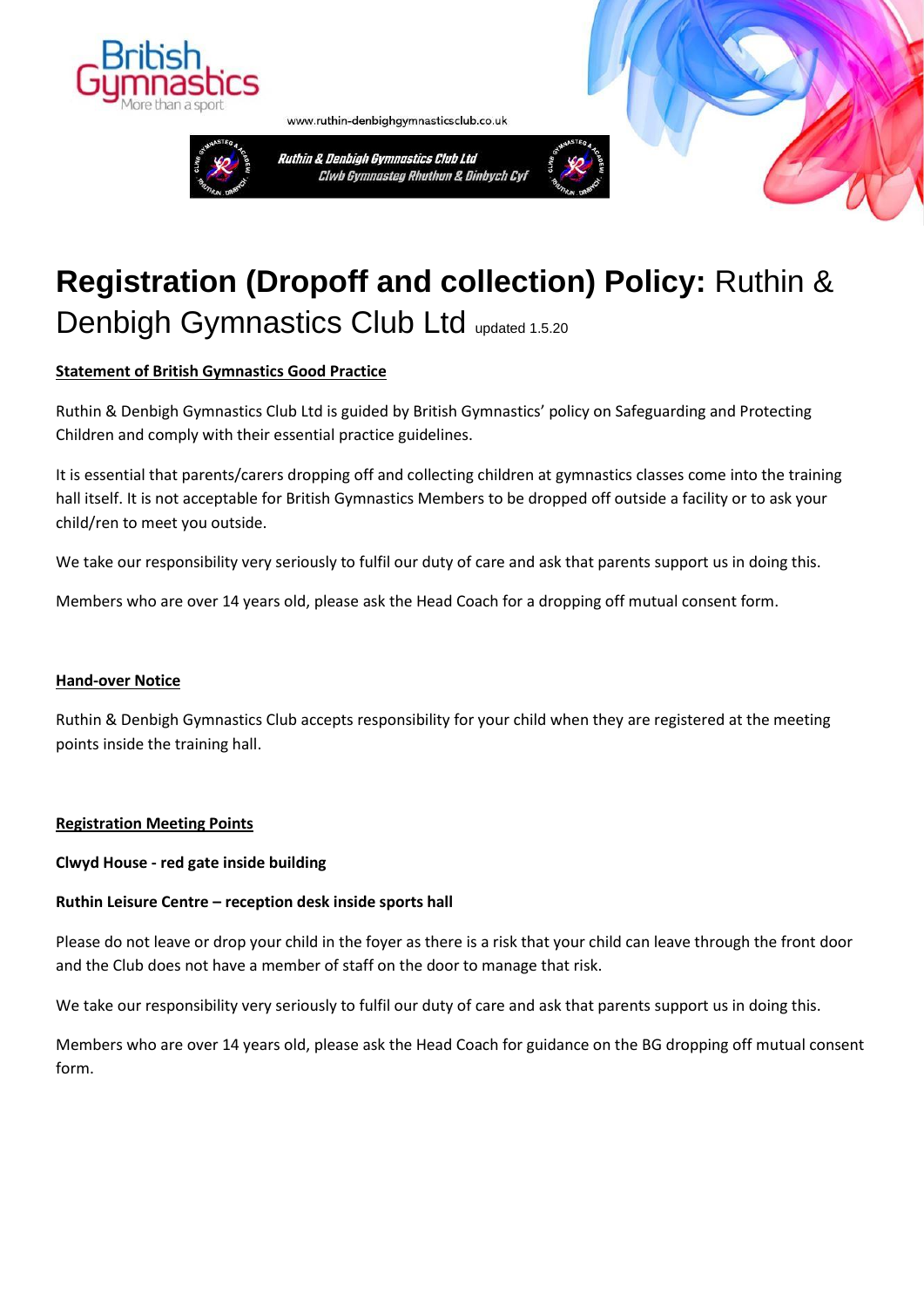

Ruthin & Denbigh Gymnastics Club Ltd

Clwb Gymnasteg Rhuthun & Dinbych Cyl

www.ruthin-denbighgymnasticsclub.co.uk





- $\triangleright$  All members must book in prior to their session starting with their parent /guardian and we have a policy during normal operating times that the child is walked to the registration meeting point (in the Clwyd House this is the red gate inside the building and in Ruthin Leisure the welcome desk in the training hall).
- $\triangleright$  Members should arrive 5 minutes prior to the class starting.
- $\triangleright$  Parents please drop and collect in the designated areas inside the training hall but please do not enter the gym– this is for safeguarding reasons.
- $\triangleright$  Please do not block any entrance and exit points
- $\triangleright$  Please come into the gym door to drop and pick your child up please do not instruct your child to walk out to meet you in the carpark.
- ➢ Please read or take a photo of our notice boards for any important information.

#### **Exemption request for 14 + years**

If your child is 14 years old or over and you consider it to be safe, you may wish to take the decision for them to attend their class and/or leave it independently. If so, please complete the "Consent request form for independent older children (14 years and over) to attend and/or leave classes unaccompanied" *by request from the Head Coach.* 

*(Please note that in the eyes of the law a child is a child until their 18th birthday).*

#### **Collection by another 18+ Adult**

Our coaches have a legal 'duty of care' for your child/ren which begins when you register them with the class registrar at the red gate and only ends when you collect them; we cannot allow children to leave the facility without being met.

If someone other than the usual parent/carer will be collecting your child/ren, please let us know in advance if at all possible, to avoid any embarrassment.

#### **Parents in support of our club**

A good partnership between the home and Club ensures that children are happy during their sessions. We are very fortunate to have very supportive and friendly parents without which we would not be able to function so successfully. Our parents recognise that developing children is a process that involves partnerships between parents and club community.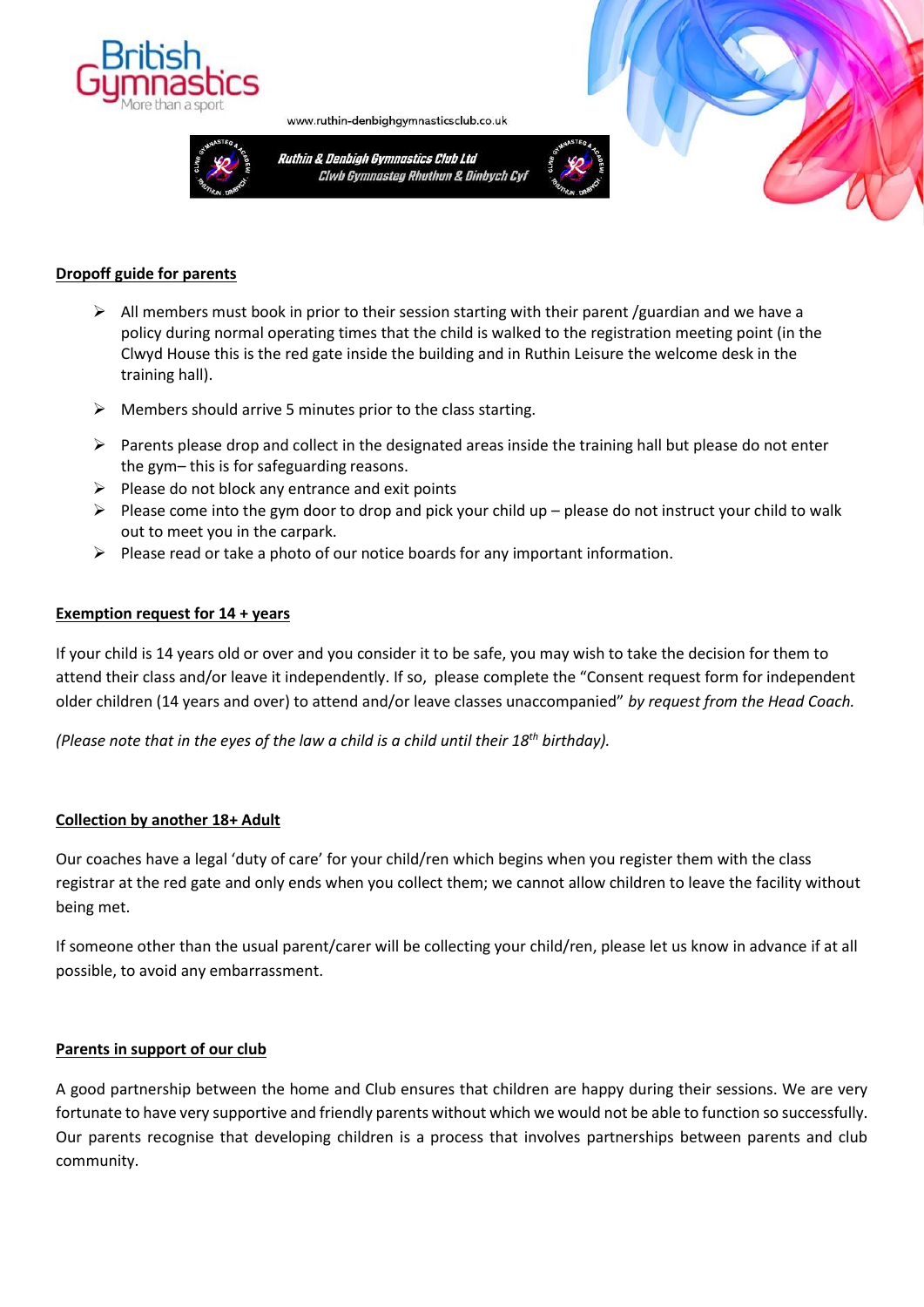

www.ruthin-denbighgymnasticsclub.co.uk



Ruthin & Denbigh Gymnastics Club Ltd Clwb Gymnasteg Rhuthun & Dinbych Cyl



Parents play an important role in the success of their child. With the right kind of support and encouragement, young people will progress well and enjoy a rewarding experience. It is likely that a child will remain in the sport with the right support at home alongside our positive Club environment. **Parent Spectator Viewing area**

The spectator area is a controlled spectator environment, in line with British Child Protection Guidelines and the club makes every effort to make parents welcome to be involved in their childs training whether that be through chatting about their progress or watching their development in events or arranged viewing sessions.

We limit viewing at the beginning of sessions in the warm up and focus skills as we aim to provide a safe environment that provides:

- $\checkmark$  Children to focus on their gymnastics without distraction.
- $\checkmark$  Allow a suitable controlled environment for our Coaches to fulfil our duty of care to oversee any child needing to leave the training hall safely.

This is not to discourage you to watch and enjoy the progress of your child

Each venue has its safeguarding procedures and restricts areas of the venue to parents however viewing RDGC Ltd is fully supported and encouraged 30 minutes before the end of a session to enjoy the development of your child.

RDGC Ltd Award schemes also allow gymnasts to share their achievements with their families and ceremony of Awards takes place to meet and share in this celebration with our parents and families.

Thank you for helping us to fulfil our child protection obligations.